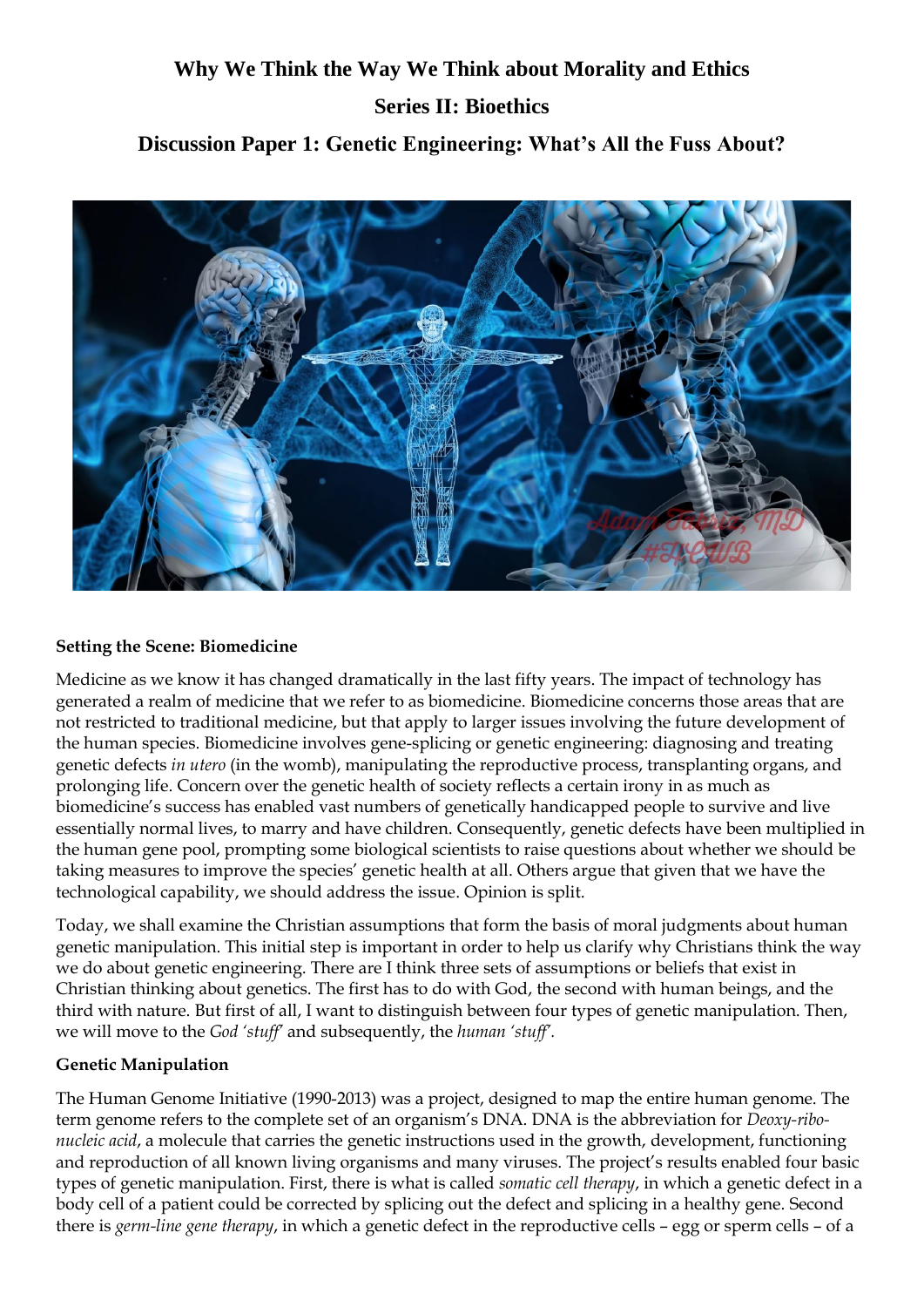patient, could be corrected so that a patient's future offspring would also be free of the defect. Third, there is *enhancement genetic engineering*. In this form of genetic manipulation, a particular gene could be inserted to improve a specific trait: for example, either by adding growth hormone to increase the height of a patient, or by genetically enhancing a worker's resistance to industrial toxins. Finally, there *is eugenic genetic engineering* in which genes would be inserted to design the entire human subject.

The first two types of genetic manipulation are *therapeutic* in nature because their intent is to correct some genetic defect. The latter two types, are not therapeutic but are concerned with improving or *enhancing*  either various aspects of the patient or with *changing* the whole patient, including his or her genetic progeny. As you can appreciate then, the goals of genetic engineering can be quite limited or extraordinarily broad. This is the issue with which Christian theology is especially concerned.

### **Theological Assumptions and Beliefs about God that Influence and Shape the Moral Judgments that Christians Make about Genetic Engineering**

Let's first examine *the God 'stuff'*! The views about God that influence and shape moral judgments about the legitimacy or otherwise of genetic manipulation have to do with who God is, God's providence, and how God acts in the world and in history. Let's look at the two dominant interpretations!

# *First Take: The Creation and History as a Closed Given*

For Christians, God is understood to be the one who has created the material universe including humanity. In doing so, some believe that he has placed universal, fixed laws into the very fabric of creation. Moreover, they argue that God directs the future through Divine providence; in other words, divine care and guidance. In addition to the idea of God's fixed laws, and God's care and guidance, there also stands the conviction that God enjoys certain rights over creation, which in some cases have not been delegated to human authority. When people take it upon themselves to usurp God's rights; for example, those rights to determine the future and to change the universal laws that govern biological nature, it is said that they act from a lack of right (*ex defectu juris in agente*)*,* they act in a sinful way. This understanding would usually lead to a conclusion that disapproves of scientists' attempt to change the genetic structure of the human species, especially any attempt to engineer the entire human person. Back in 1994 a Time/CNN Poll on genetic research in the US, led to the result of 58% of respondents taking the view that altering human genes in any way was against the will of God. Today the result would in all likelihood be quite different.

# *Second Take: The Creation and History as Open Ended*

The second way of understanding God in the genetics debate is where God is interpreted as one who creates physical nature and humanity, but does not place universal, fixed laws into the fabric of creation. Here, Divine providence, is understood as God providing ordered *potentiality*, responding creatively and in new ways to the continually changing needs of history. Here, God's actions in creation and in history, are understood as continuing to influence the world process, which in itself is open to new possibilities. With this take on God, while there is stable order, creation is not yet finished, history is open, indeterminate, and humans are engaged in the active process of creation itself, humans are *co-creators* in company with God. With this interpretation of God, God acts less as ruler and more as persuader; that is, persuading human beings in their freedom, to act responsibly and justly. In this case, where material nature is understood to be unfinished and the future still to be realized, then one would be more likely to morally justify attempts at genetic manipulation, including perhaps non-therapeutic attempts at genetic enhancement and eugenic engineering.

## **Assumptions and Beliefs about Human Beings (Anthropology) that Influence and Shape the Moral Judgments that Christians Make about Genetic Engineering**

Now let's turn to the *human 'stuff'*! There are three presuppositions that shape the contextual background regarding people's moral position on genetic manipulation. The first is especially theological and concerns how we see ourselves as created in the image of God *(imago Dei)*. The second, concerns the various models that we have in our heads about material nature and our relationship to it. The third, involves what we see as normatively human: that is, what we see as distinctively human that must be safeguarded.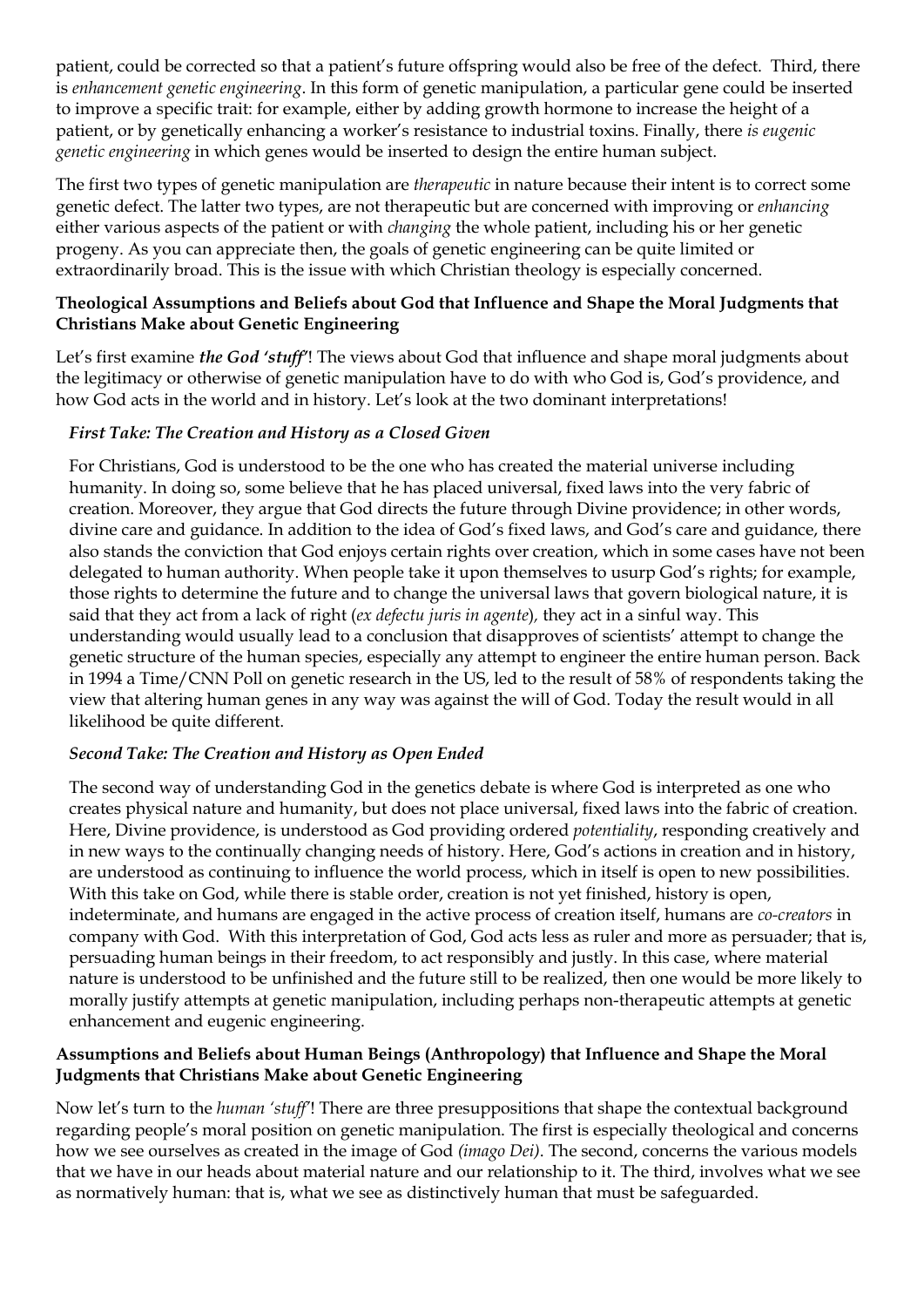## *Human Beings in the Image of God*

The first reading of human beings made in the image of God, understands that we humans are stewards over creation. This suggests that our role is to protect, to conserve what God has created. Accordingly, we are to respect the limits that God placed upon the orders of biological nature and society. This view of the human, correlates with the earlier view of God as creator who has placed universal and fixed laws into the fabric of creation. As stewards, our role does not include the alteration of what the Divine has created. Our function is to remain faithful to God's original creative will.

The second reading of human beings made in the image of God, sees humans, as mentioned above, as cocreators with God engaged in the continual unfolding of creation. As co-creators, yes, we are dependent upon God for our own existence, but simultaneously, responsible for creating the course of unfolding history. The German Catholic thinker, Karl Rahner, speaks in these latter terms: we are not just the products of material nature, but also beings who have been commissioned by God to further the divine work *of* creation. Creation has begun but has not yet become fulfilled. Rahner also adds something here: namely, that in creation, humanity has been *handed over to itself* and in this sense, must work *toward selfdetermination*. In this sense, he argues, genetic self-manipulation does not automatically imply a morally repugnant act. <sup>1</sup> There may be limits of course, but not all forms of genetic alteration should be prohibited.

What I have not included here is the question of the fall of humanity. Protestants in particular Evangelicals, have historically emphasized this more than Catholics, some of them taking quite a pessimistic view of the human capacity for using technology for moral ends. While space and time do not permit further discussion of this, it is worth mentioning, if only because it sharply contrasts with the secular view, which tends to the opposite pole: seeing only the possibilities, extolling human freedom over nature.

## *Models of Nature and Human Beings' Relationship to Nature*

There are three different understandings of nature that influence the moral position on genetic manipulation. Each model not only attempts to interpret the nature of material reality, but also to understand the extent to which we can use human freedom to change our biological nature, especially our genetic heritage. Each in its own way, involves a view of the relationship between body and spirit.

The first is the *power-plasticity model*, the model that dominates in contemporary bioethics. For this view, material nature has no inherent value beyond that of being used, dominated and shaped by human freedom. In this sense, the basic purpose of the entire universe, including human biological nature, is to serve as the instrument for human purposes. The body then becomes *subordinate to* the spiritual aspect of human beings, that is seen as possessing an unrestricted right to dominate and to shape the body and even its genetic heritage.

The opposite of this utilitarian idea, is the so called *sacral-symbiotic model,* where material nature is viewed as created by God. Because it must be heeded and respected, human beings are not the masters, but rather stewards, who must live in harmony and balance with our material nature. Because biological nature is our teacher that shows us how to live within the boundaries established by God at creation, our spiritual aspect is *subordinated to* our body in the moral order of things. Accordingly, any alteration of the human genetic code, except possibly to cure a disease – that is therapeutic ends – would be utterly prohibited. In this case, then, germ-line genetic enhancements or eugenic engineering would be considered as 'playing God', since we would be claiming rights over fixed, biological nature that only God possesses as Lord of life and death.

The final model, sees material nature as evolving. Unlike the first model, nature is not just plastic, to be moulded into whatever human beings want. Nor, however, is it absolutely fixed. There is some stability to nature and there are some laws that govern material reality, but neither this stability nor these laws are absolutely normative. Change and development are part of reality and the relationship between material nature and human freedom is as a dialogue that dynamically evolves over time. It is within this dialogue that we humans learn how to use material reality responsibly. In this case, it is neither a question of spirit

<sup>1</sup> Karl Rahner, "The Problem of Genetic Manipulation," *Theological Investigations,* Vol. 9 (New York: Crossroad, 1972), 225-252. Also see his "The Experiment with Man" in Ibid, 210-223.